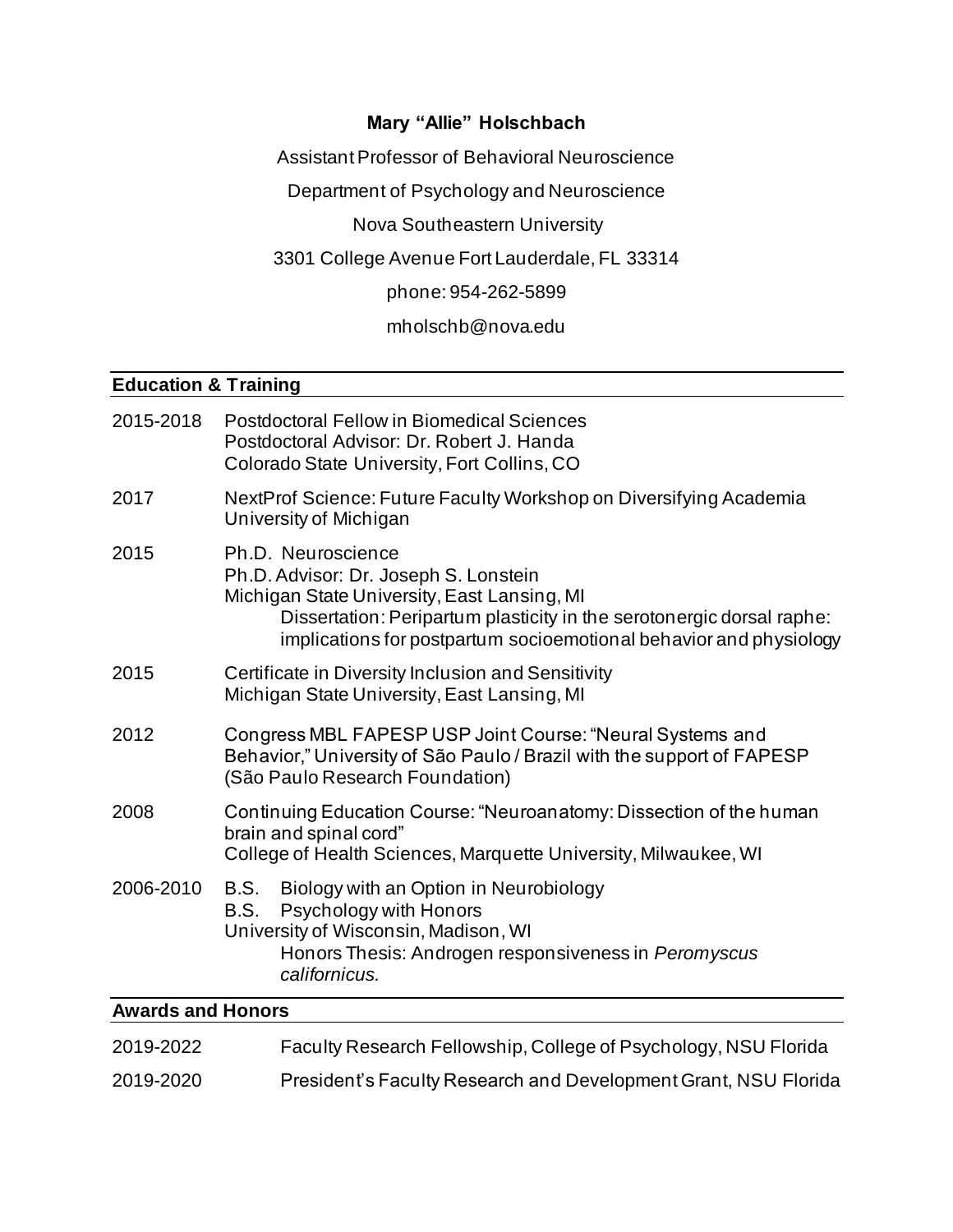| 2015            | Award-winning trainee presentation, Front Range Neuroscience                                                            |
|-----------------|-------------------------------------------------------------------------------------------------------------------------|
| 2013-2015       | <b>NIH National Research Service Award</b>                                                                              |
| 2014            | Travel fellowship from MSU Graduate School to attend ICN/SBN                                                            |
| 2014            | Travel fellowship from MSU Neuroscience Program to attend IBNS                                                          |
| 2013            | Travel fellowship from MSU Graduate School to attend SBN                                                                |
| 2012-2013       | MSU Neuroscience Program Training Grant, Integrative<br>Neurobiology of Social Processes – Predoctoral fellowship       |
| 2012            | Travel fellowship MSU Council of Graduate Students to attend SfN                                                        |
| 2012            | Travel fellowship from MSU Neuroscience Program to attend SfN                                                           |
| 2012            | NSF Graduate Research Fellowship Program - Honorable Mention                                                            |
| 2011            | Travel fellowship from MSU Neuroscience Program to attend SfN                                                           |
| 2010-2012       | MSU Neuroscience Program Training Grant, Interdisciplinary<br>Training Program in Neuroscience – Predoctoral fellowship |
| 2010            | Early Start Fellowship, MSU                                                                                             |
| 2009            | Summer Senior Honors Thesis Grant, UW Madison                                                                           |
| 2007, 2009-2010 | Dean's List, University of Wisconsin – Madison                                                                          |

# **Teaching Experience**

| 2019-pres | Assistant Professor, NEUR4880 Senior Seminar in Behavioral<br>Neuroscience, Nova Southeastern University    |
|-----------|-------------------------------------------------------------------------------------------------------------|
| 2019-pres | Assistant Professor, NEUR3000 Behavioral Genetics, Nova<br>Southeastern University                          |
| 2019-pres | Assistant Professor, NEUR3200 Drugs and the Brain, Nova<br>Southeastern University                          |
| 2019-pres | Assistant Professor, NEUR2700 Research Methods in Behavioral<br>Neuroscience, Nova Southeastern University  |
| 2019-pres | Assistant Professor, NEUR4990 Independent Study in Behavioral<br>Neuroscience, Nova Southeastern University |
| 2018-pres | Assistant Professor, NEUR2500 Intro to Neuroscience, Nova<br>Southeastern University                        |
| 2018-pres | Assistant Professor, NEUR3100 Developmental Neuroscience,<br>Nova Southeastern University                   |
| 2017      | Guest Lecturer, BMS 425 Intro to Systems Neurobiology, Colorado<br><b>State University</b>                  |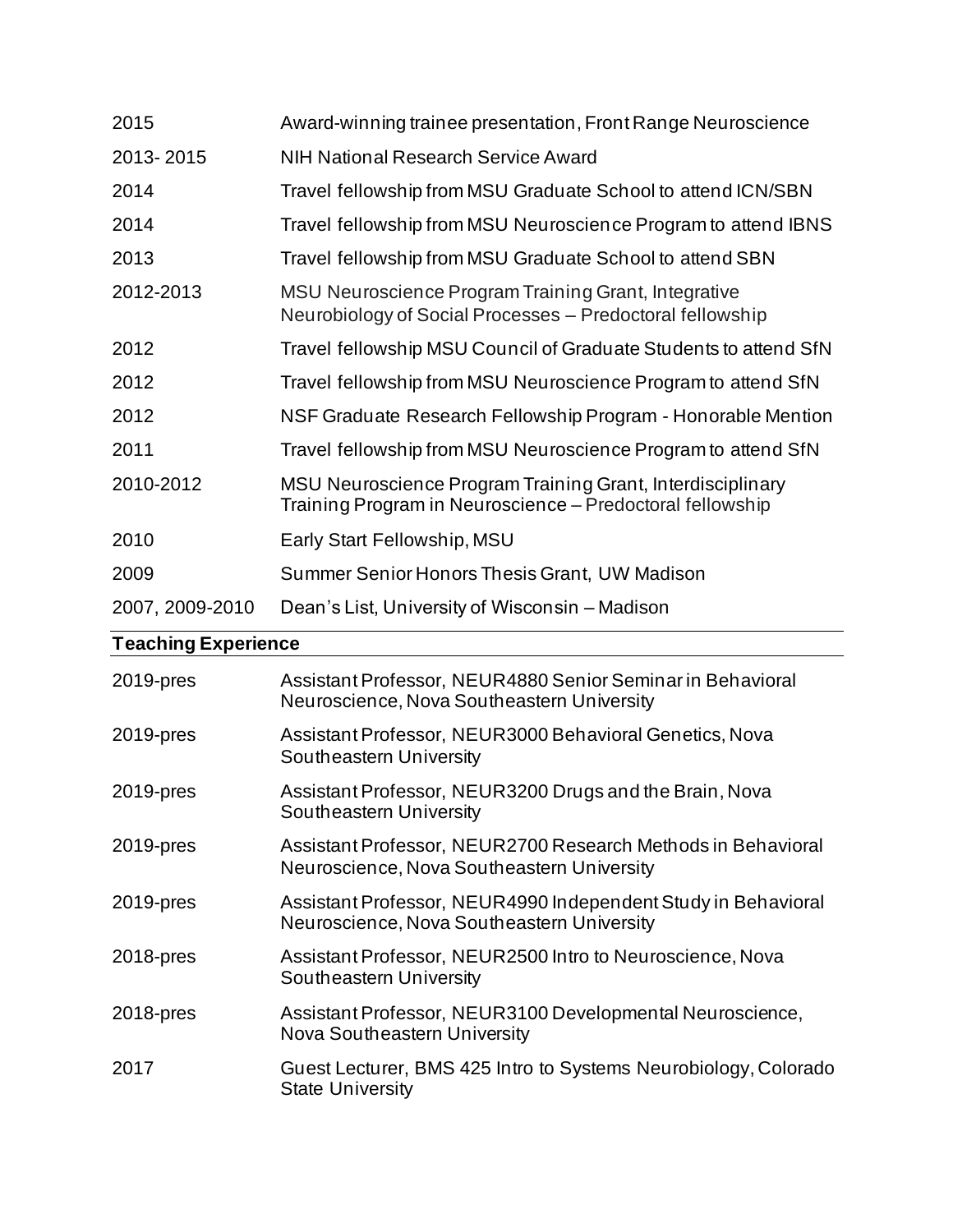## **Representative Feedback from Students**

"Professor Holschbach is an amazing professor who utilizes different forms of media throughout the semester to help students learn."

"Professor Holschbach is my favorite professor at NSU, and I have taken every course possible that she teachers because of how amazing of a professor she is. She truly cares for her students and has a fun teaching style."

"Professor Holschbach was incredibly understanding and helpful to several students in the class when it came to anything, whether we had trouble understanding a subject or topic or if we had problems at home or with mental health, she was always ready to offer her time for us and truly make us feel motivated to do better in her course on our own. So far, she is the best professor I have had at NSU and I am very excited to take her next semester."

"I loved how we were able to discuss every class about the research articles, and openly discuss if we didn't understand something and figure out the misunderstood piece together. This class broadened my scope on not only research but also my skills in being able to write better as a researcher in progress."

"Professor Holschbach is by far my favorite professor at Nova! This is my second semester having her and she is so great at her job. She clearly explains topics and connects them to previous knowledge about neuro. 10/10 recommend"

"Great professor!! Excellent methods of teaching used. I learned a lot! She successfully implemented hands-on learning for better understanding."

"You're a really fun professor so it made the class so much more engaging. Also you sharing your background in research was inspiring for an aspiring researcher as myself!"

"Throughout my time at Nova Southeastern University, Professor Holschbach has been the most influential professor of my academic career. Her passion and enthusiasm for the field of neuroscience is evident in everything she does."

"She has always believed in her students' abilities to learn and improve and has always gone the extra mile for students. In numerous courses, Professor Holschbach s also expanded the curriculum to incorporate students' interests. As a professor, Dr. Holschbach repeatedly fosters engaging and thought-provoking discussions."

"Dr. Allie Holschbach is nothing less than the most exceptional professor I have ever as a student had. If not for her, I would most certainly not be continuing my education at NSU."

#### **Research Experience**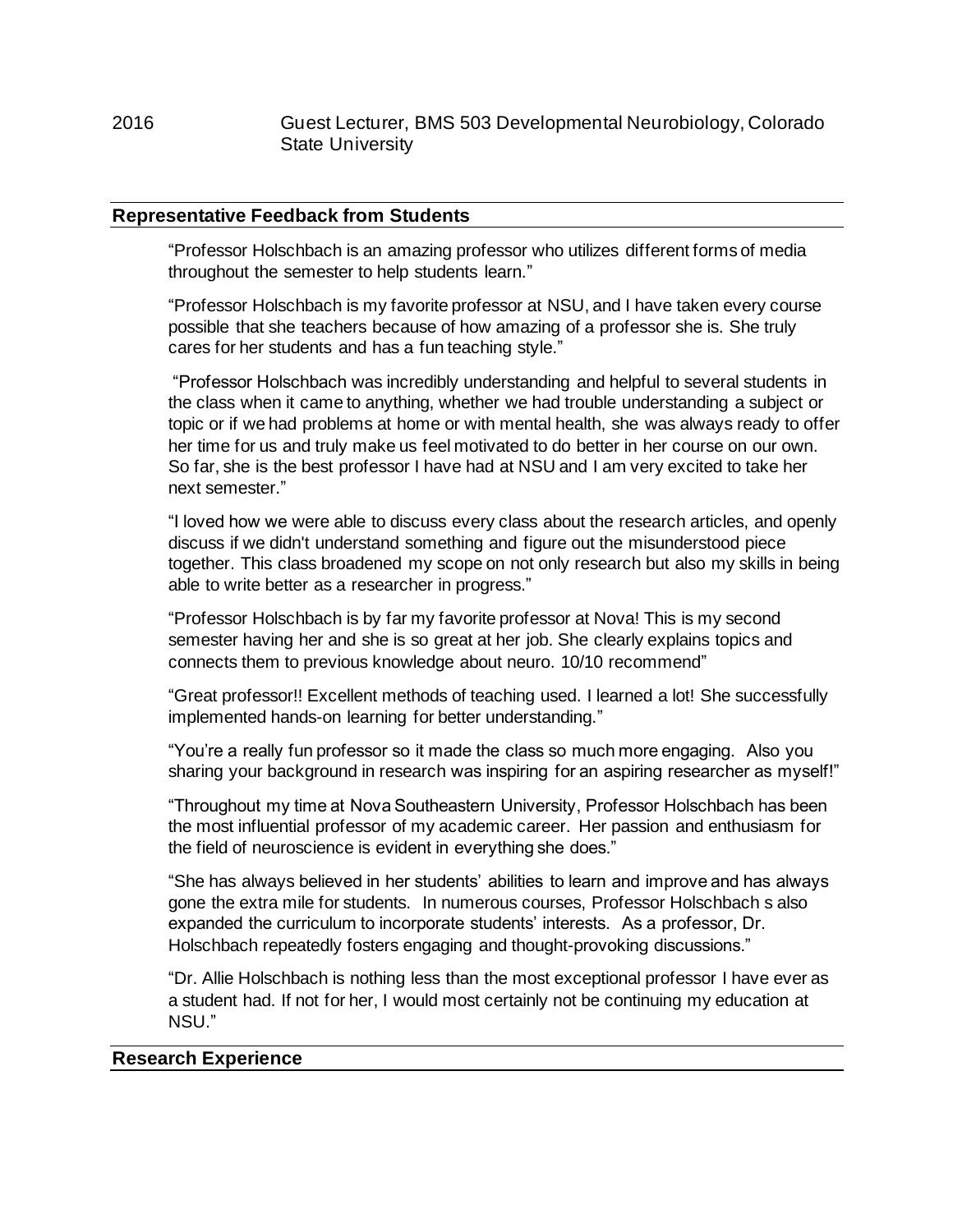| 2018-pres  | Assistant Professor, Research in Behavioral Neuroendocrinology:<br>(1) Neuroendocrine and behavioral effects of winning competitions<br>in women and female rats; (2) Sculpting of the epigenome by<br>lineage and social transmission; (3) Effects of social stress on<br>neural and behavioral response to TBI in young adult male rats,<br>Nova Southeastern University |
|------------|----------------------------------------------------------------------------------------------------------------------------------------------------------------------------------------------------------------------------------------------------------------------------------------------------------------------------------------------------------------------------|
| 2015-pres  | Postdoctoral Research Assistant to Dr. Bob Handa, Biomedical<br>Sciences, Colorado State University                                                                                                                                                                                                                                                                        |
| 2015-pres  | Research mentor to undergraduate trainees in the Handa<br>laboratory, Colorado State University                                                                                                                                                                                                                                                                            |
| 2010-2015  | Research Assistant to Dr. Joe Lonstein, Neuroscience Program,<br><b>Michigan State University</b>                                                                                                                                                                                                                                                                          |
| 2010-2015  | Research mentor to undergraduate and graduate trainees in the<br>Lonstein laboratory, Michigan State University                                                                                                                                                                                                                                                            |
| 2012       | Teaching Assistant & Guest Lecturer, PSY 209 Brain and Behavior,<br><b>Michigan State University</b>                                                                                                                                                                                                                                                                       |
| 2010       | Research Assistant to Dr. Cheryl Sisk, Neuroscience Program,<br><b>Michigan State University</b>                                                                                                                                                                                                                                                                           |
| 2008-2010  | Undergraduate Research Assistant to Dr. Catherine Marler, Dept.<br>of Psychology and Neuroscience Training Program, University of<br>Wisconsin                                                                                                                                                                                                                             |
| 2006-2008  | Laboratory Intern, DuPont Danisco, Waukesha, WI 53186                                                                                                                                                                                                                                                                                                                      |
| 2007       | Undergraduate Research Assistant to Dr. Thomas Sutula, Dept. of<br>Neurology, University of Wisconsin                                                                                                                                                                                                                                                                      |
|            | <b>Leadership Experience and Professional Service</b>                                                                                                                                                                                                                                                                                                                      |
| 2019- pres | Faculty Mentor for Nu Rho Psi-Beta in Florida, local chapter of a<br>national honors society in neuroscience                                                                                                                                                                                                                                                               |
| 2018-pres  | Behavioral Neuroscience Curriculum Committee                                                                                                                                                                                                                                                                                                                               |
| 2018-pres  | <b>Brain Awareness Committee</b>                                                                                                                                                                                                                                                                                                                                           |
| 2019       | Ad hoc reviewer for Aggression and Violent Behaviors                                                                                                                                                                                                                                                                                                                       |
| 2017       | Hosted invited speaker for CSU Postdoctoral Association's seminar<br>series                                                                                                                                                                                                                                                                                                |
| 2016       | Interviewer in search for Associate Dean of the Graduate School,<br><b>Colorado State University</b>                                                                                                                                                                                                                                                                       |
| 2016       | Presenter, Brain Awareness Week, Colorado State University                                                                                                                                                                                                                                                                                                                 |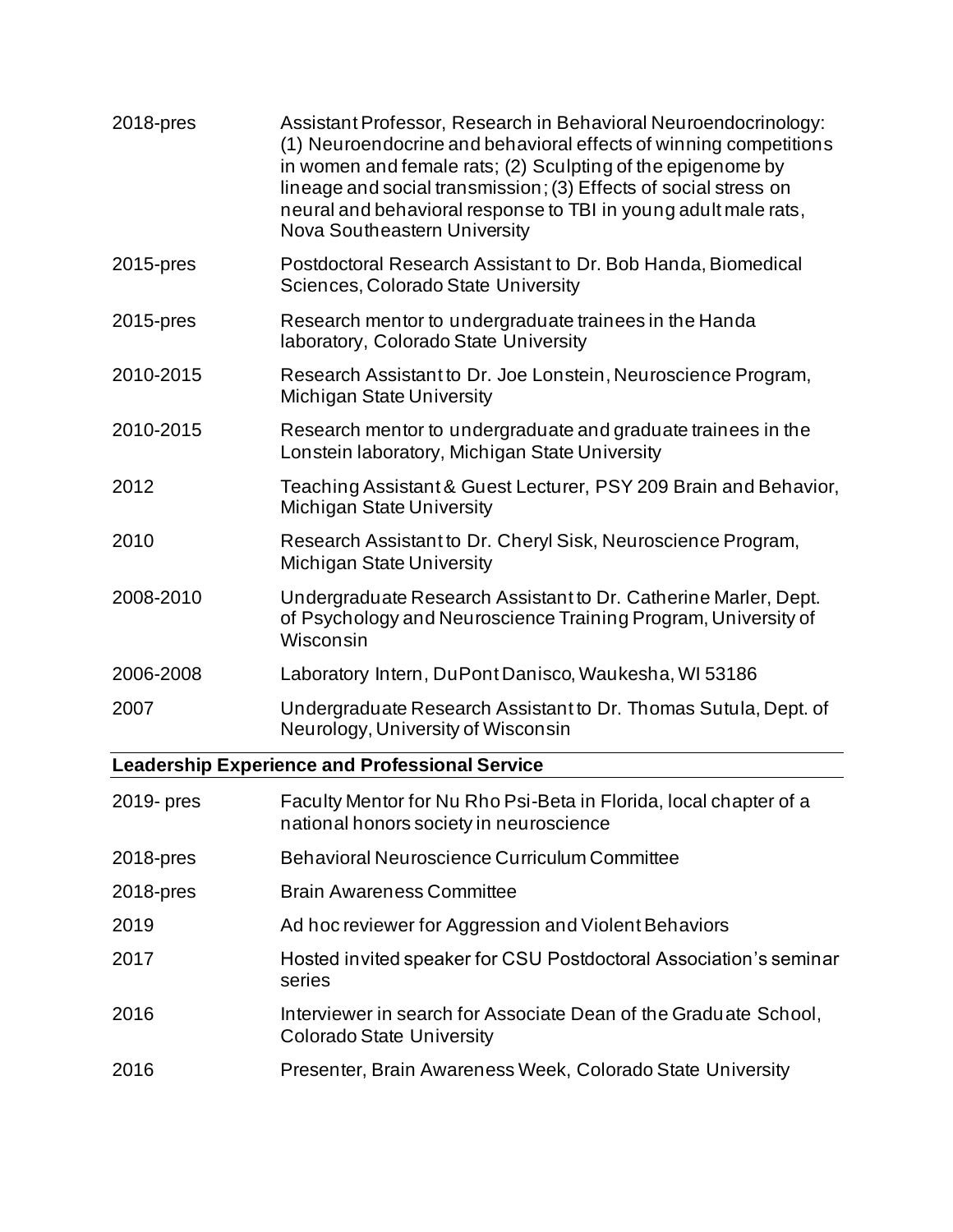| Students at Michigan State University<br>Class Representative, Neuroscience Program Graduate Student<br>Council at Michigan State University |
|----------------------------------------------------------------------------------------------------------------------------------------------|
|                                                                                                                                              |
| Neuroscience Program Representative, Council of Graduate                                                                                     |
| Presenter, Brain Bee, Michigan State University                                                                                              |
| Hosted 3 invited speakers for the Neuroscience Program's seminar<br>series at Michigan State University                                      |
| Presenter, Brain Awareness Week, Michigan State University                                                                                   |
| President, MSU Neuroscience Program Graduate Student Council                                                                                 |
| Poster judge for Front Range Neuroscience Group (SfN local                                                                                   |
| Poster judge for 4 internal CSU conferences                                                                                                  |
| Founding Member and Vice President of Advocacy for Colorado<br>State University's Postdoctoral Association                                   |
|                                                                                                                                              |

# **Publications**

Moguel M, George A, Holschbach MA (2020). How to make a winner: how hormones and experience shape the brain of the victor. *Journal of the Society for Neurosports.*

Coley, EJL, Demaestri, C, Ganguly, P, Honeycutt, JA, Peterzell, S, Ahmed, N, **Holschbach, MA**, Trivedi, M, Brenhouse, HC (2019). Cross generational transmission of early life stress effects on HPA regulators and *bdnf* are mediated by sex, lineage, and upbringing. *Frontiers in Behavioral Neuroscience* 

Holschbach MA<sup>1</sup>, Grieb ZA<sup>1</sup>, Lonstein JS (2018). Interaction between postpartum stage and litter age on maternal caregiving and medial preoptic area orexin. *Physiology*  and Behavior 194: 430-436. Cofirst authors<sup>1</sup>

**Holschbach MA**, Vitale EM, Lonstein JS (2018). Serotonin-specific lesions of the dorsal raphe disrupt maternal aggression and caregiving in postpartum rats. *Behavioral Brain Research* 348:53-64.

**Holschbach MA,** Borrow AP, Handa RJ (2017). Honing in on hormone sensitive neural targets for therapeutic intervention: Mission impossible? *Future Science OA 3(3).*

**Holschbach, MA**, Lonstein, JS (2017). Motherhood and infant contact regulate neuroplasticity in the serotonergic midbrain dorsal raphe. *Psychoneuroendocrinology*  (76) 97-106.

**Holschbach MA**, Handa RJ. Androgen Action and Stress. In: Fink G., ed. *Stress: Neuroendocrinology and Neurobiology* (2017) 227–235. Academic Press.

Rosetti, MF, Cambiasso, MJ, **Holschbach, MA,** Cabrera, R (2016). Oestrogens and progestagens: syntheses and action in the brain. *Journal of Neuroendocrinology 28(7).*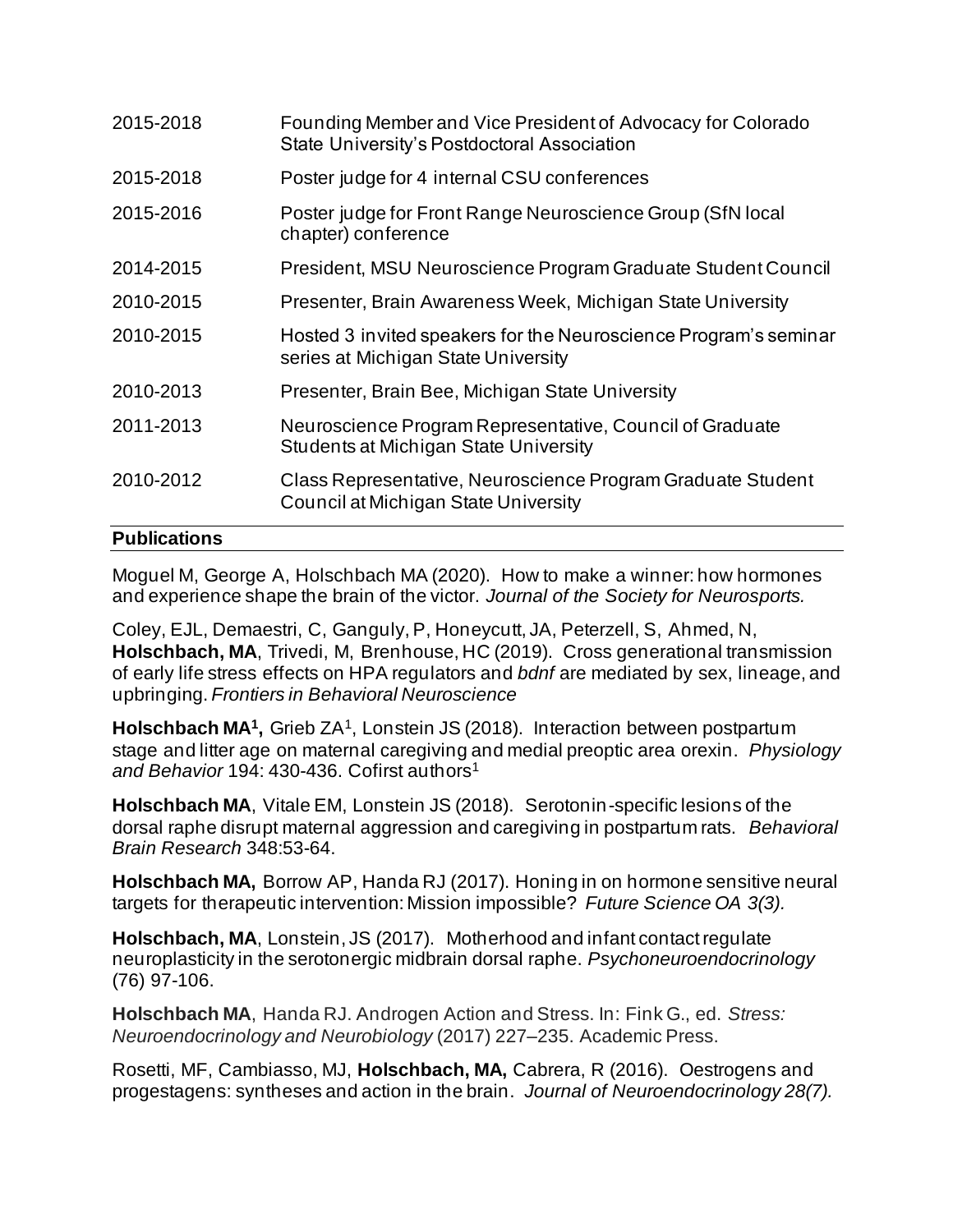Smith, CD, **Holschbach, MA**, Olsewicz, J, Lonstein, JS (2012). Noradrenergic alpha-2 receptor antagonism in the ventral bed nucleus of the stria terminalis and medial preoptic area impairs maternal care in female rats. *Psychopharmacology 224(2):263- 276.*

Gleason, ED, **Holschbach, MA**, Marler, CA (2012). Females investigate males with higher testosterone, but compatibility drives female preference and reproductive success in the monogamous California mouse (Peromyscus californicus). *Hormones and Behavior* 61(1):100-107.

## **Prepared and Submitted Manuscripts**

**Holschbach, MA**, Turnidge, AL, Handa, RJ (in prep). Acutely activating glucocorticoid receptors increases transcription of serotonin-related mRNA transcripts in the dorsal raphe.

**Holschbach, MA**, Anderson TL, Handa, RJ (in prep). Developmental expression of estrogen receptor beta in the prefrontal cortex of male and female mice.

## **Oral Presentations**

**Holschbach, MA**. Mother's Milk: Distinctions with differences. Bigger, Smarter, Sexier Science Data Blitz. Fort Lauderdale, FL. September 2018.

**Holschbach, MA**, Lonstein, JS. Lesioning the serotonergic dorsal raphe reduces postpartum aggression and alters caregiving behaviors in postpartum rats. Front Range Neuroscience Group. Fort Collins, CO. December 2015.

**Holschbach, MA,** Lonstein, JS. "Postpartum neuroplasticity in the midbrain serotonergic dorsal raphe: potential mechanism for adaptations in maternal behavior and physiology." Society for Neuroscience. Washington D.C. November 2014.

**Holschbach, MA,** Lonstein, JS. "Social and endocrine factors drive postpartum neuroplasticity in the serotonergic dorsal raphe." Society for Behavioral Neuroendocrinology / International Congress of Neuroendocrinology. Sydney, Australia. August 2014.

## **Poster Presentations**

Moguel, M, George, A, **Holschbach, MA.** "How to make a winner: how hormones and experience shape the brain of the victor." Society for Neurosports. Deerfield Beach, FL. November 2019.

**Holschbach, MA**, Turnidge, AL, Handa, RJ. "Acute Activation of Glucocorticoid Receptors Increases Transcription of Serotonin-Related mRNA Transcripts in the Dorsal Raphe." Endocrinology. Orlando, FL. April 2017.

**Holschbach, MA,** Handa, RJ. Developmental expression of Estrogen Receptor Beta in the dorsal raphe and prefrontal cortex of male and female mice. Society for Neuroscience. San Diego, CA. November 2016.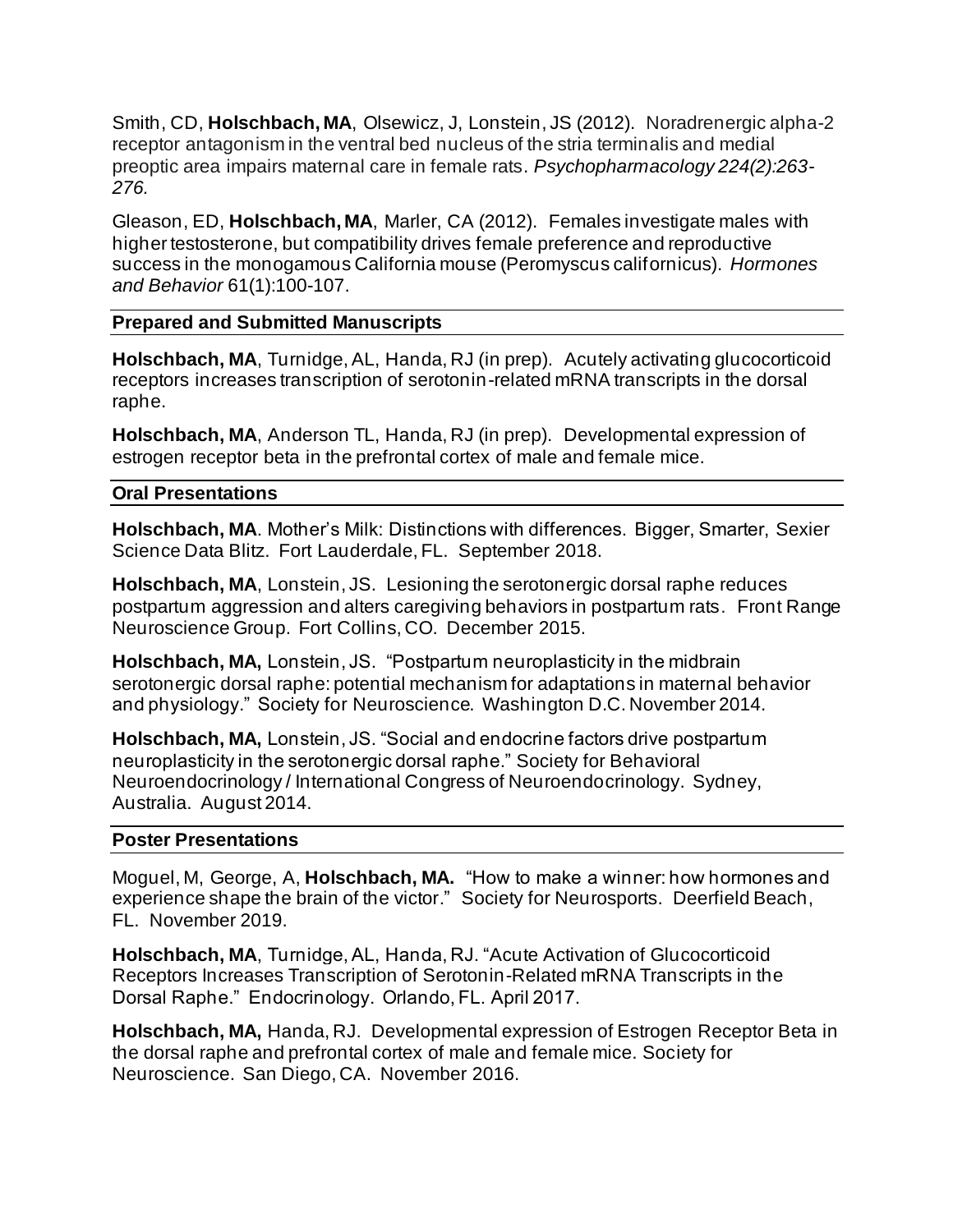Vitale, EV, **Holschbach, MA**, Lonstein, JS. Lesioning the serotonergic dorsal raphe alters various aspects of maternal behavior. Society for Neuroscience. San Diego, CA. November 2016.

**Holschbach, MA,** Handa, RJ. Previous anxiogenic experience buffers effects of forced swim test: potential role for Estrogen Receptor Beta in the Dorsal Raphe. Neurobiology of Stress. Newport Beach, CA. April 2016.

**Holschbach, MA**, Vitale, EV, Lonstein, JS. Postpartum lesions targeting serotonergic neurons in the dorsal raphe alter various aspects of maternal behavior. Society for Neuroscience. Chicago, IL. October 2015.

**Holschbach, MA**, Vitale, EV. Lonstein, JS. Serotonin-specific lesions of the dorsal raphe alter nursing, reduce licking, and reduce aggression in postpartum rats. International Workshop on Neuroendocrinology. Mendoza, Argentina. August 2015.

**Holschbach, MA**, Vitale, EV, Lonstein, JS. Serotonin-specific lesions of the dorsal raphe impair caregiving, increase anxiety, and reduce aggression in postpartum rats. Society for Behavioral Neuroendocrinology. Pacific Grove, CA. June 2015.

Lonstein, JS, **Holschbach, MA,** Grieb, ZA."Maternal and litter factors interact to influence postpartum caregiving, anxiety, and midbrain tryptophan hydroxylase 2 expression." Society for Neuroscience. Washington D.C. November 2014.

Ragan, CM, **Holschbach, MA,** Lonstein, JS. "Association between brain delta FosB protein expression and maternal experience in female rats." Society for Neuroscience. Washington D.C. November 2014.

**Holschbach, MA,** Grieb, ZA, Lonstein, JS. "Postpartum stage and litter age interact to affect postpartum socioemotional behaviors and midbrain tryptophan hydroxylase 2 expression." Society for Behavioral Neuroendocrinology. Sydney, Australia. August 2014.

Ragan, CM, **Holschbach, MA,** Lonstein, JS. "Differential expression of Fos-family proteins in maternal and nonmaternal brain." Society for Behavioral Neuroendocrinology. Sydney, Australia. August 2014.

**Holschbach, MA,** Lonstein, JS. "Reproduction and maternal experience alter neuroplasticity in the midbrain dorsal raphe." International Behavioral Neuroscience Society. Las Vegas, Nevada. June 2014.

Ragan, CM, **Holschbach, MA,** Lonstein, JS. "Differential expression of Fos-family proteins in maternal and nonmaternal brain." International Behavioral Neuroscience Society. Las Vegas, Nevada. June 2014.

**Holschbach, MA,** Lonstein, JS. "Effects of reproductive experience on cell proliferation and survival in the midbrain of adult, female rats." Society for Neuroscience. New Orleans, Louisiana. Oct 2012.

**Holschbach, MA**, Lonstein, JS. "Cell proliferation/survival in the dorsal raphe across reproductive states in female rats." Society for Behavioral Neuroendocrinology. Madison, WI. June 2012.